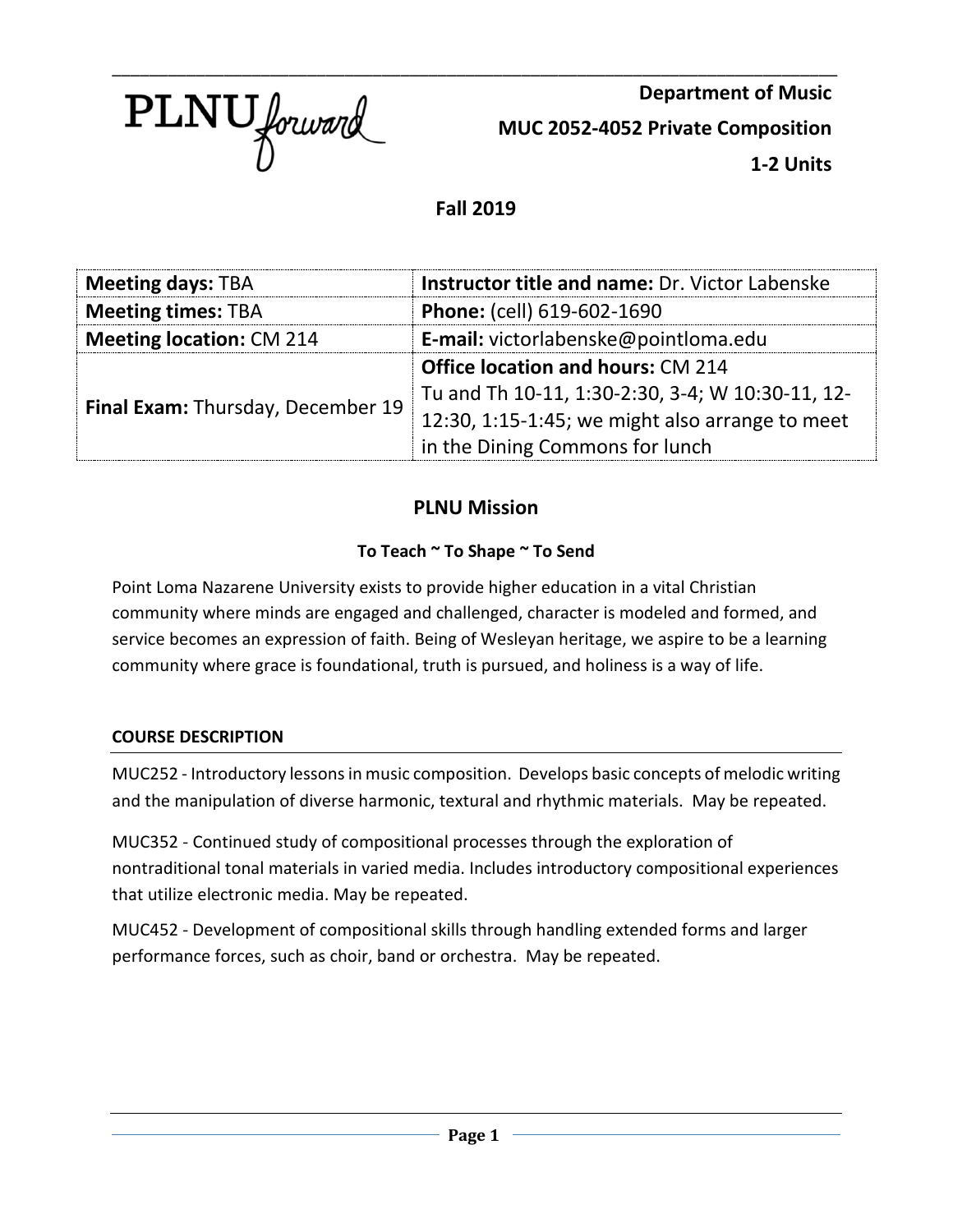### **Expected work at each level is indicated below:**

- 252 (first semester/unit) exercises in phrasing, form, progression, introduction to 12 tone; projects including a piano piece and an art song
- 252 (2nd semester/unit) –movements around 5 min. in length; small ensembles including string quartet, woodwind quintet; brass quintet; vocal music
- 352 continuation of small ensembles not used in 252. Exploring non-tonal and nontraditional writing; electronic media; mixed ("Pierrot") ensemble; longer movements, with a final 352 project approx. 10 minutes in length.
- 452 longer works and larger forces (orchestra, concert band); continued exploration of non-tonal and non-traditional writing.

# **COURSE LEARNING OUTCOMES**

*You will synthesize the following musical grammar and technical components with your own original thought as evidenced in your compositions; At a minimum for each area below, MUC252 first semester students should demonstrate preliminary skills; MUC252 second semester students should demonstrate basic skills, MUC352 students should demonstrate proficient skills. MUC452 students should demonstrate advanced skills in at least 3 areas as evidenced by the rubric completed by each faculty member at the jury.*

- *• phrasing*
- *• direction and climax*
- *• harmonic process*
- *• formal process*
- *• notational accuracy*
- *• expressive markings*
- *• cohesive musical language*
- *• philosophical/extra-musical connection*
- *• idiomatic knowledge of instruments and voices*

## **COURSE ASSIGNMENTS**

- **Weekly Grade** I will average the 2 components listed below (1. Practice hours and days, and 2. Assignment sheet) to determine a grade for each lesson after lesson #1.
	- o *Practice hours and days* 
		- Each week at your lesson, you will report the number of hours and the number of days you practiced over the past week.
		- The days practiced (6 days/week = 100%) will be averaged with the practice hours.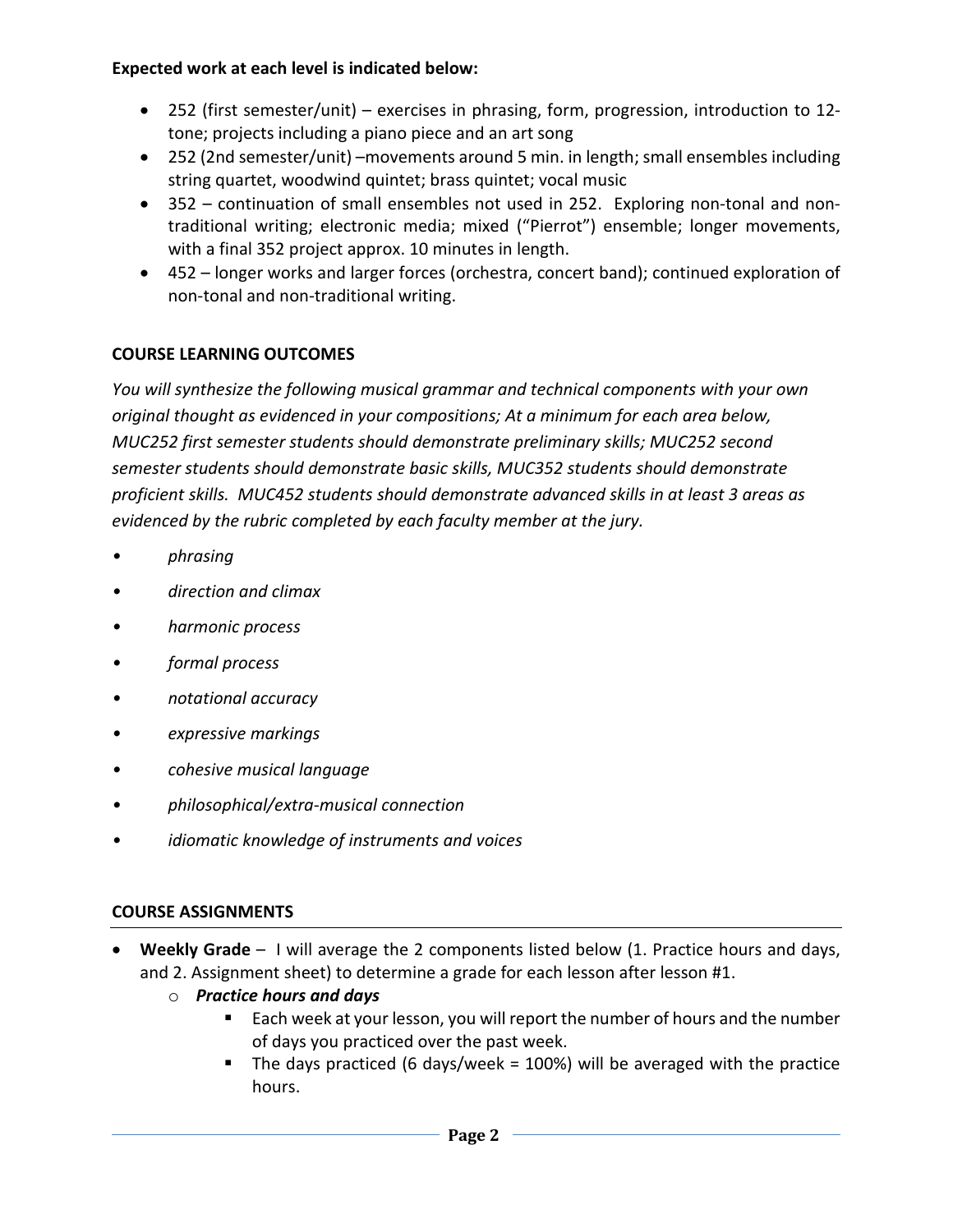- **For each unit of registration, you need to practice a minimum of 4 hours per** week, 6 days per week.
- *Upper division students may choose to individualize this requirement by adjusting or eliminating number of days.*
- Your recorded practice time should be on assigned composition work only.
- **Practice rooms are available by checking out a key at the music office.**
- o *Assignment sheet -* Together, we will create an assignment sheet at each lesson; in consultation with you, I will assign a grade for your progress on the previous week's assignments (bringing a hard copy and emailing a copy of your composition(s) in progress is required and will be part of your grade).
- o *Binder –* I will keep a binder in my office with your assignment sheets. Your job is to take a picture of the assignment sheet at each lesson so that you have an electronic copy to follow throughout the week.
- o *Completing Compositions*
	- If you are studying for **1 unit,** you will complete **2 pieces (or 6 min. of music)** during the semester:
	- The **first piece (or first 3 min.)** by **week 8**.
	- The **second piece (or last 3 min.)** by **our last lesson (before finals week)**
- o If you are studying for **2 units, you** will complete **3 pieces (or 10 minutes of music) during the semester**:
	- The **first piece (or first 3 min.)** by **week 5**.
	- The **second piece (or next 3 min.)** by **week 10.**
	- The **third piece (or last 4 min.)** by **our last lesson (before finals week).**
- o You will receive 100% of the earned score for the weekly grade if you choose to complete the composition requirement by the due date. If you choose not to meet the requirement, the grade for that week will be 50% of the weekly grade earned that week. Subsequent weekly grades will be 50% until you have chosen to complete the composition requirement.
- o If you would like me to, I will complete a grading rubric for each piece after you complete it, in order to show you the kind of feedback you will receive at the jury. Just ask me to do this.
- *Composition forum –* Forum enables you to hear each other's work.

o Forum is held on the following Friday afternoons evenings from 4:30-5:30 PM in Cooper 116: W *10/4, W 11/1, 11/22 (we may try to schedule a trip to UCSD for a recital which can count for a forum as well)*

## Attendance at the **ENTIRE CLASS** is required!

- o If you are registered for two-units, you will attend at least 3 forums.
- o If you are registered for one-unit, you will attend at least 2 forums.
- o Each missed forum will count as a missed lesson.
- o Music majors must perform on at least one forum.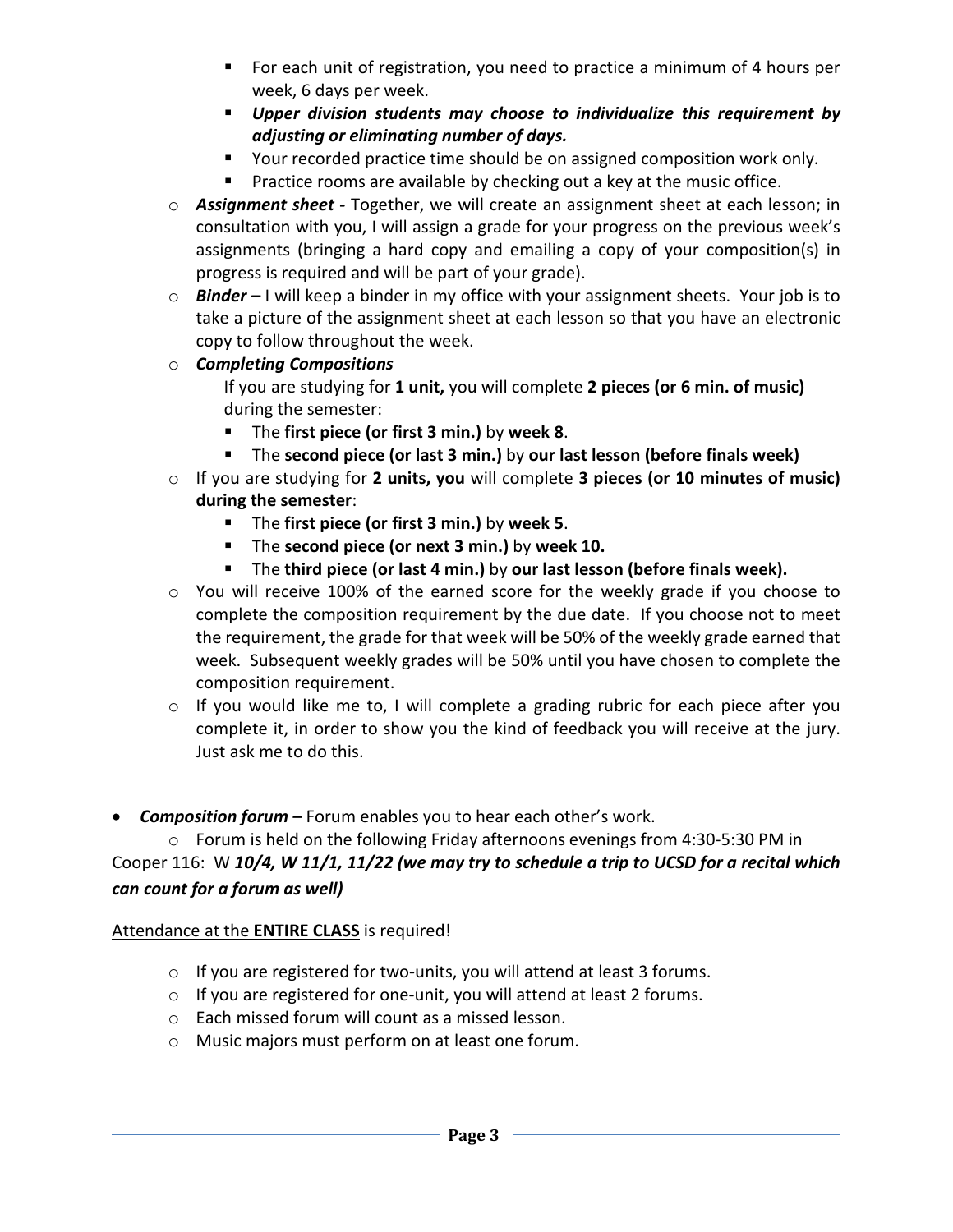- *Performances -* Having your works performed prepare you for your recital and your future work as a professional composer.
	- $\circ$  Student Recitals Each composition major must have an original work performed on a student recital once per semester. Failure to do so will count as two missed lessons. Please choose your performance dates at the first lesson. **Student Recital dates are Oct. 7, Oct. 28, Nov. 25, Dec. 9.**
	- o Rehearsals Students must arrange at least one rehearsal before the performance. A rehearsal must be videotaped and brought to the following lesson for review with the instructor.
- *Competitions/Connecting with the Professional Community* We are sent to represent God's kingdom and PLNU in our world. Competitions also provide assessment by experts outside of our community.
	- o If you are a composition major at the 352 or 452 level you need to participate in a competition this semester (unless this is your first semester in this studio). Other composers may elect to participate. You may alternately choose to write a piece for a "call for scores" opportunity. An outstanding opportunities where our students have done well in the past is:
		- **MTNA Composition Competition – Young Artist Division** 
			- **https://www.mtna.org/MTNA/Engage/Competitions/Competitions.aspx**
		- **Piano Guild Composition Competition**
	- o If this is a requirement for you and you choose not to participate, it will count as a missed lesson.
- *Peer Review –* This assignment develops your critical thinking and analytical skills.
	- o Each composer will complete a peer review of another student's composition using the form provided.
	- o The peer review will count as 5% of the assigned studio grade.
	- o Peer review is due December 14. You will submit an electronic copy to Dr. Labenske and also discuss the review with both your reviewer and reviewee.

# **REQUIRED TEXTS AND RECOMMENDED STUDY RESOURCES**

Finale Notation Software would be very helpful (new edition avaiable for \$99)

A metronome and possibly manuscript paper may also be useful.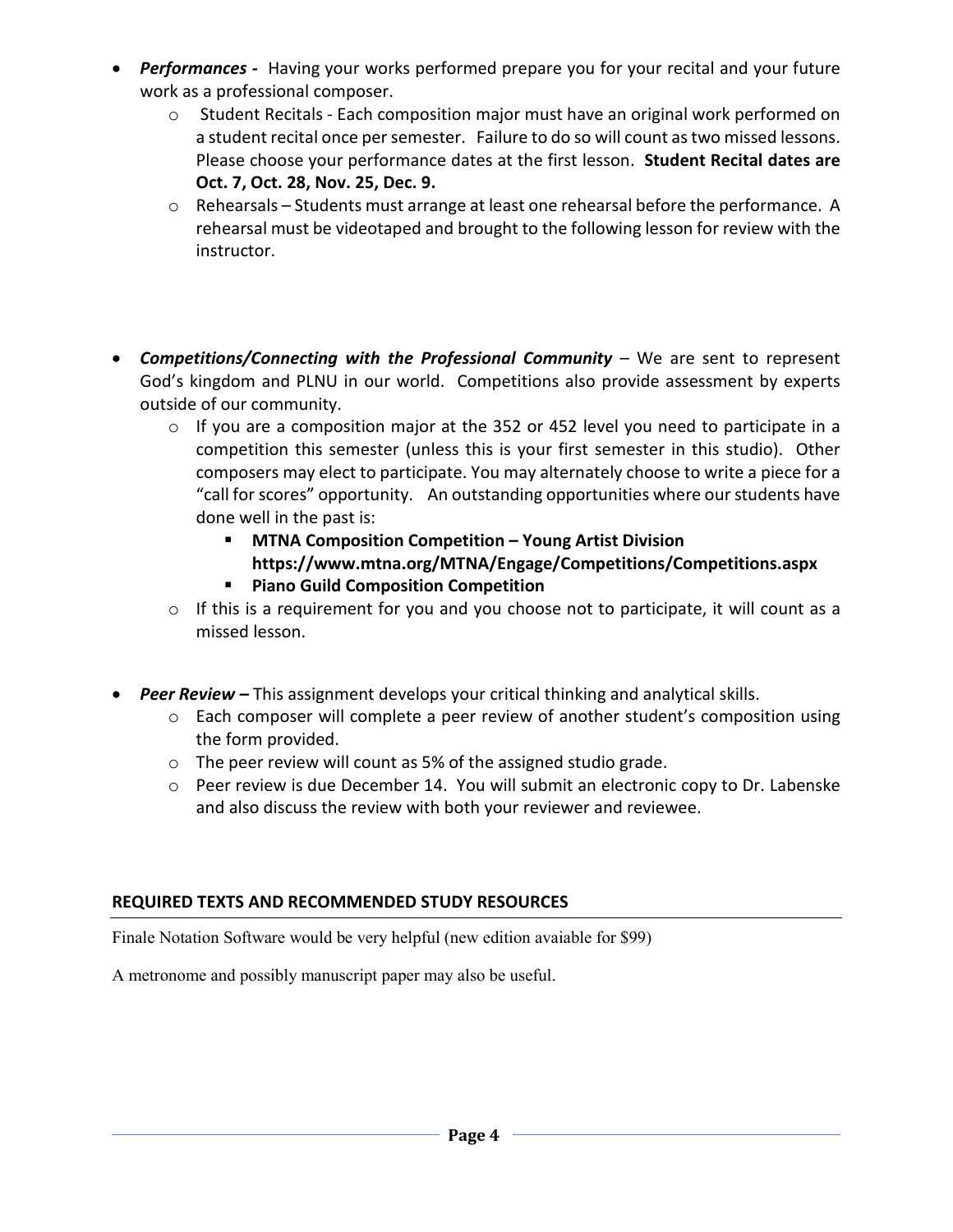| Grading componments (details below):  | grade scale:   |               |
|---------------------------------------|----------------|---------------|
| weekly grade (assignment sheets and   |                |               |
|                                       | $A = 93 - 100$ | $C = 73 - 76$ |
| practice hours/days)                  | $A = 90 - 92$  | $C = 70 - 72$ |
| composition completion schedule<br>2. | $B+=87-89$     | $D+=67-69$    |
| 3.<br>jury                            | $B = 83 - 86$  | $D = 63 - 66$ |
|                                       | $B = 80 - 82$  | $D = 60 - 62$ |
| forum attendance<br>4.                | $C+=77-79$     | $F = 0 - 59$  |
| performance requirement<br>5.         |                |               |
| <b>Peer review</b><br>6.              |                |               |
| attendance<br>7.                      |                |               |
| 8.<br>competition                     |                |               |

#### **FINAL EXAMINATION POLICY**

The jury (required of some students as described above) is the final examination in Private Composition. And successful completion of this class requires taking the jury **on its scheduled day.**

- o The jury is usually Thursday of finals week.
- o Composition majors are required to take a jury at the end of each term according to the requirements in the catalog.
- o Failure to take a required jury will result in course failure.
- o The jury grade will count as 1/3 of the final grade.
- o The composition jury will consist of a submitting all three compositions completed this semester (two compositions for students studying for 1 unit).

#### **PLNU COPYRIGHT POLICY**

Point Loma Nazarene University, as a non-profit educational institution, is entitled by law to use materials protected by the US Copyright Act for classroom education. Any use of those materials outside the class may violate the law.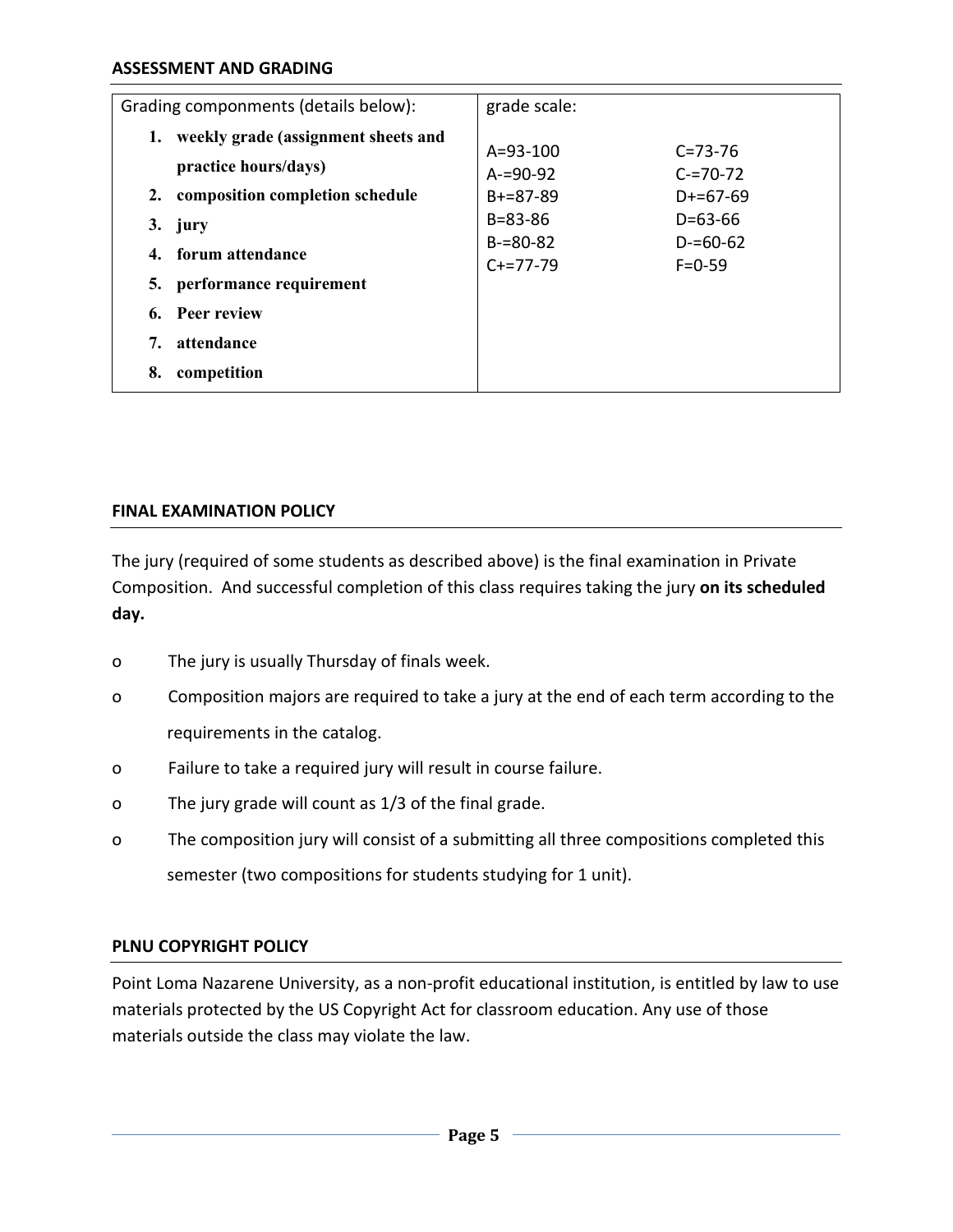#### **PLNU ACADEMIC HONESTY POLICY**

Students should demonstrate academic honesty by doing original work and by giving appropriate credit to the ideas of others. Academic dishonesty is the act of presenting information, ideas, and/or concepts as one's own when in reality they are the results of another person's creativity and effort. A faculty member who believes a situation involving academic dishonesty has been detected may assign a failing grade for that assignment or examination, or, depending on the seriousness of the offense, for the course. Faculty should follow and students may appeal using the procedure in the university Catalog. See Undergraduate Academic [Honesty Policy](https://catalog.pointloma.edu/content.php?catoid=41&navoid=2435#Academic_Honesty) for definitions of kinds of academic dishonesty and for further policy information.

### **PLNU ACADEMIC ACCOMMODATIONS POLICY**

If you have a diagnosed disability, please contact PLNU's Disability Resource Center (DRC) within the first two weeks of class to demonstrate need and to register for accommodation by phone at 619-849-2486 or by e-mail at **DRC@pointloma.edu.** See [Disability Resource Center](http://www.pointloma.edu/experience/offices/administrative-offices/academic-advising-office/disability-resource-center) for additional information.

### **PLNU ATTENDANCE AND PARTICIPATION POLICY**

Regular and punctual attendance at all classes is considered essential to optimum academic achievement. If the student is absent from more than 10 percent of class meetings, the faculty member can file a written report which may result in de-enrollment. If the absences exceed 20 percent, the student may be de-enrolled without notice until the university drop date or, after that date, receive the appropriate grade for their work and participation. See [Academic Policies](http://catalog.pointloma.edu/content.php?catoid=18&navoid=1278) in the Undergraduate Academic Catalog.

- Based on information above, here is a summary of what counts as absences?
	- $\circ$  3 tardies = 1 absence
	- o missing composition forum
	- o missing your competition
	- o missing a required student recital performance
- The first absence is grace (no penalty). Each subsequent absence or its equivalent will result in

the loss of one letter grade.

• I don't make up any lessons. But, you may change lesson times with someone else on a week you need to be absent.